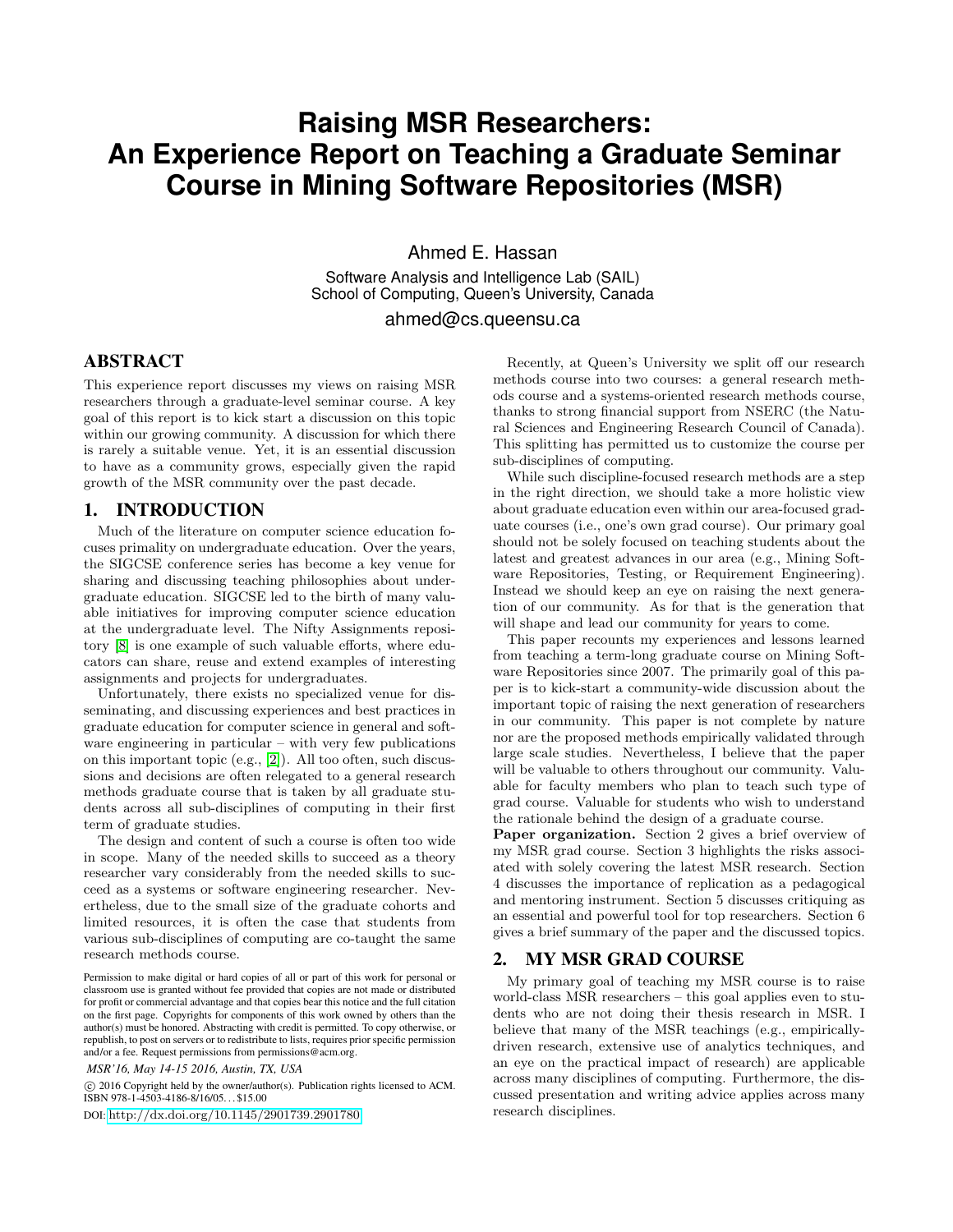Each of the previous eight offerings of the course had on average ten graduate students. The students appreciate the course – their average rating of the course is 4.8 out of 5. However, the course rates as one of the heaviest workloads in the department. Nevertheless, the course project and assignments has led to the publication of 27 papers over the past few years: 2007(2), 2008(2), 2009(6), 2010(6), 2011(2),  $2012(4)$ ,  $2013(1)$ ,  $2014(2)$ , and  $2015(2)$  – the bracketed numbers indicate the number of published papers in that year not the number of published papers by students who took the course on that year since a journal publication might take a few years to get published. Some of the papers (e.g., [\[1\]](#page-4-2)) brought many MSR thinkings to other disciplines of computing and are well-cited today. Moreover, ten of the previous students that took or audited this course are now faculty members who are today actively doing research in MSR or Software Engineering, in general.

Course Design. The design of the course is influenced by pedagogical thinkings on apprenticeship and situated learning [\[5\]](#page-4-3). Hence, the course deliberately avoids being lecture based. Lecturing is an ineffective method for graduate level teaching since lecturing often leads to a superfluous disengaged understanding of the covered material [\[9\]](#page-4-4). Nevertheless, lecturing is used in the first two weeks to provide students with essential background material; then the rest of the classes are conducted in a seminar-style setting as follows (classes are three-hours long and are held once a week):

- In the first week students are given an overview of research achievements in MSR. This overview highlights important general challenges across the field.
- The second week students are given a high level introduction of various techniques (e.g., data mining techniques such as Random Forest, validation approaches such as ten fold cross-validation, code analysis techniques such as island parsing, and mining heuristics such as the SZZ approach), and tools (e.g., R) that are commonly used throughout MSR publications.
- Weeks three to 10 are dedicated to paper presentations and discussions.
- Weeks 11 and 12 are for course project presentations (varies based on size of class).

Two to three research papers are covered each class. Each student is assigned to present at least one paper per term. A student is expected to present and guide the discussions around that paper. All students are expected to have read the papers that are covered in a particular week. Each student (who is not presenting on that particular week) is expected to submit a one-page critique of one of the papers that are covered during that week. The critique should give a brief summary of the paper, while highlighting three strong points and three points for improvement. In earlier offerings, students could pick any paper to critique. In recent offerings, students are assigned a paper to ensure that there is enough critiques for each covered paper. The covered papers are used by the instructor (i.e., me) as a backdrop to communicate various MSR teachings, research design, publication strategies, and writing style.

The marking scheme is as follows: 10% for class participation, 20% for paper presentation, 10% for weekly critique, 20% for a hands-on assignment, and 40% for a project. The assignment is done in groups of 3-4 students. The project is done individually. Both the assignment and project require the submission of a 10-page double column report.

This paper primarily focuses on lessons learned about the overall course design. I will not delve into detailed lessons about designing the assignment and project due to space limitations.

# 3. FOCUSING SOLELY ON THE LATEST RESEARCH IS NOT SUFFICIENT

I discuss here a few key observations and lessons learned about the main designs aspects of a grad course (e.g., the selection of discussed papers and covered topics)

Greater emphasis should be put on the variety of topics and methodologies. The impact of the covered technical topics is relatively minor. All too often when designing a new graduate course, the emphasis is on the technical content in the course, e.g., which technical topics should one cover in the course. For example, a typical graduate course in MSR should cover topics such as mining data from source control or issue tracking systems. Furthermore, the course should also cover topics around code quality. Interestingly the specific topics are always the first thing that one considers when designing a graduate course.

These chosen topics are often based on the instructor's own sub-interest and prior MSR experiences. One often spends a considerable amount of effort in selecting these topics. However, over the years I found that the impact of these choices are minor relative to the other decisions that one must take when designing a graduate course with a long lasting impact on the students. For instance, the specific topics are always evolving as our community evolves with new repositories being uncovered, and new research methodologies gaining wider adoption across our community. For example, developer surveys and manual analysis of the data along with traditional quantitative analysis have become more common in recent years. Hence, one should not fret too much about the specific topics but should put more emphasis on giving students exposure to a variety of topics and a multitude of methodologies that are used to study these topics. The goal of such variety would be to ignite their minds into thinking beyond the status quo for our community.

Covering classic papers is more valuable than covering recent advances. Once the to-be-covered topics are chosen, one must follow up by picking the specific papers to be presented on these topics. Over the years, as MSR continues to grow the complexity of the used approaches by MSR papers has grown tremendously. As researchers, we are often excited about discussing the latest and greatest research. Hence we often seek to cover in our courses some of the latest and most recent advances and papers, instead of covering older classic papers

However, the methodologies in such recent papers are often too complicated for MSR newcomers. Students are often too overwhelmed by the complexity of the methodologies and all too often miss the key messages of the papers. The same holds for selecting a journal publication versus the earlier conference paper which in most cases communicates the main ideas in a much more succinct and clear manner.

Furthermore, the continuous and rapid evolution of the field leads to one switching papers often with many papers not being repeated across offerings. Surprisingly, the repetition of papers is a desirable thing. Imagine one never repeating an undergraduate lecture from year to year. As papers are repeated, one is able to provide a better ped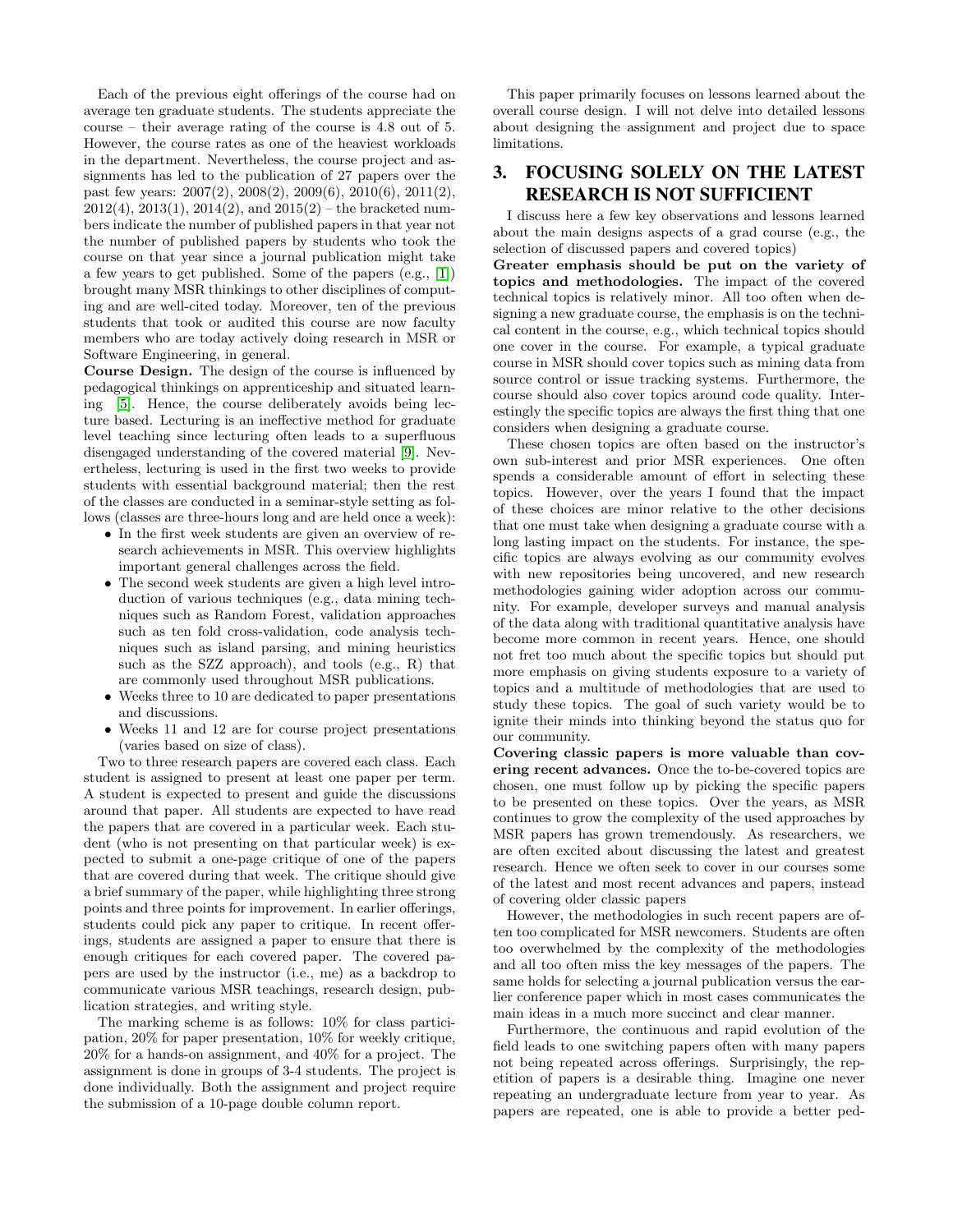agogical experience to students. For example, one is able to reuse their knowledge about what aspects students find hard to understand, or how students often misinterpret findings. Furthermore, one is able to identify ideal spots (e.g., findings, figures, or statements) that can be used to drive students to reach their own conclusions without one lecturing about a specific topic. Such style of learning through cues that force students to actively engage and apply their learning is desirable especially in grad courses [\[3\]](#page-4-5).

Discussing the historical backdrop of research is as essential as presenting the technical aspects. With the growing popularity of search engines and the digitization of knowledge, students can easily locate papers on various topics of interest. However, there are many important nuances that students (or even young researchers) are not able to discern easily from simply reading papers. Nuances like researchers which are often always leading the pack, researchers who have a knack for picking interesting problems, or researchers who have special skills (e.g., able to communicate complex problems in a very simple fashion) and expertise (e.g., ones with extensive in-depth machine learning or statistical expertise). Furthermore, it is also important to have discussions about family trees of researchers and research teams. Such discussions help students recognize patterns of paper-writing and research-methodologies across our field. Students can use such patterns to structure for their own future research efforts. Finally, it is essential to give students some background about the area (e.g., work that was thought to be a dead-end (or very hard to publish) but has become popular in recent years). Hence for each presented paper, the presenting student is asked to not only discuss the current paper but to give the class a brief overview of the key authors of the paper (e.g., who are they? what were they doing at paper publishing time?, Where are they today? What work have they been doing since the writing of the paper, especially the work related to the presented paper). This historical backdrop is augmented by the instructor. Nevertheless, students are asked to do it so they can learn how to do such historical digging later on in life.

Such a backdrop helps the course achieve three key goals:

- Students feel that they are part of a much bigger community in which they are excited to grow and which they want to grow, instead of being solely focused on the technical aspect of the work.
- Student acquire a historical perspective of the challenges of younger researchers like themselves (helping them cope with their own challenges (e.g., future rejections) and the overall community's historical missteps (helping them protect our community by avoiding the repetition of community missteps later on).
- Students are able to locate links (through people) for other related work that might not be easy to spot by only focusing on the technical relations.

# 4. REPLICATIONS ARE AN OUTSTANDING PEDAGOGICAL AND MENTORING IN-STRUMENT

In earlier offerings, I put great emphasis and effort in the design of the course assignment. Students were divided in groups and were given a curated data set (by me), and were asked to answer specific (never-investigated-before) research questions (e.g., [\[4,](#page-4-6) [6\]](#page-4-7)). Each group had to produce a ten-page double column report. Each group had to give a progress update presentation and a final presentation. Groups were also expected to identify and resolve inconsistencies in findings across groups, and groups were given permission to share data after their update presentation.

The assignment's key goal was to offer students a handson experience about the challenges that are associated with producing an MSR paper (e.g., data analysis, paper writing, and differences in results). The assignment was done in a group setting so students can mentor each other. The expectation is that some students are good coders, others are strong analysts, and others are great writers. In many ways, the goal was to teach them how to bike, then to remove the training wheels once they are ready to do their final project (which is done individually). An important side effect was to the ability to eventually publish the final reports as novel research – something which we were fortunately successful in doing on a few occasions (e.g., [\[4,](#page-4-6) [6\]](#page-4-7)).

The tackling of a novel research questions often lead to students that are confused about the expected final outcome (since that outcome is a moving target as we learned more about the data and the research questions). For this reason, the course assignment was switched to a different approach: replication of prior MSR papers with a twist. The twist can be either new data, new pre/post processing of the data, or new modeling techniques. The replication is an ideal pedagogical instrument since students have a very concrete and clear idea of what the final outcome of the work will be (i.e., produce the same exact paper with the same research questions and methodology – even same figures – but make sure that the results reflect the requested changes in the replication). Perhaps one of the most important benefits of replications is that the methodology has already been chosen and described in the original paper; often this is one of the most challenging aspects of conducting new research, and it is often one of the areas where students struggle the most. This new approach helps achieve the same goals while guiding students in a more structured fashion.

Unexpectedly, some of these replications have uncovered new findings and observations that have been published in the literature (e.g., [\[7\]](#page-4-8)). I believe a key reason being that students had a very clear template to follow (i.e., the earlier paper), so they were able to put their focus on interesting intricate details that might have been beyond the original research and to uncover publishable observations.

# 5. CRITIQUING IS AN ESSENTIAL TOOL FOR TOP RESEARCHERS

At first glance one might think that the key goal of a graduate course is to teach students about the latest research in the area. For instance, earlier offerings of the course were concerned that each student read at least one paper per week (hence the request that a student must submit one paper critique per week). However, over the years I came to the realization that another key aspect is to teach students how to critique work (i.e., to recognize good and bad work).

Such critiquing skills are essential for their future research careers where they have access to a much wider set of research works with no experienced person available to point out major problems with it. Furthermore, the critiquing prepares them for when they receive reviews for their own papers later on in their academic career. For example, the critiquing of papers, that are written by others, gives them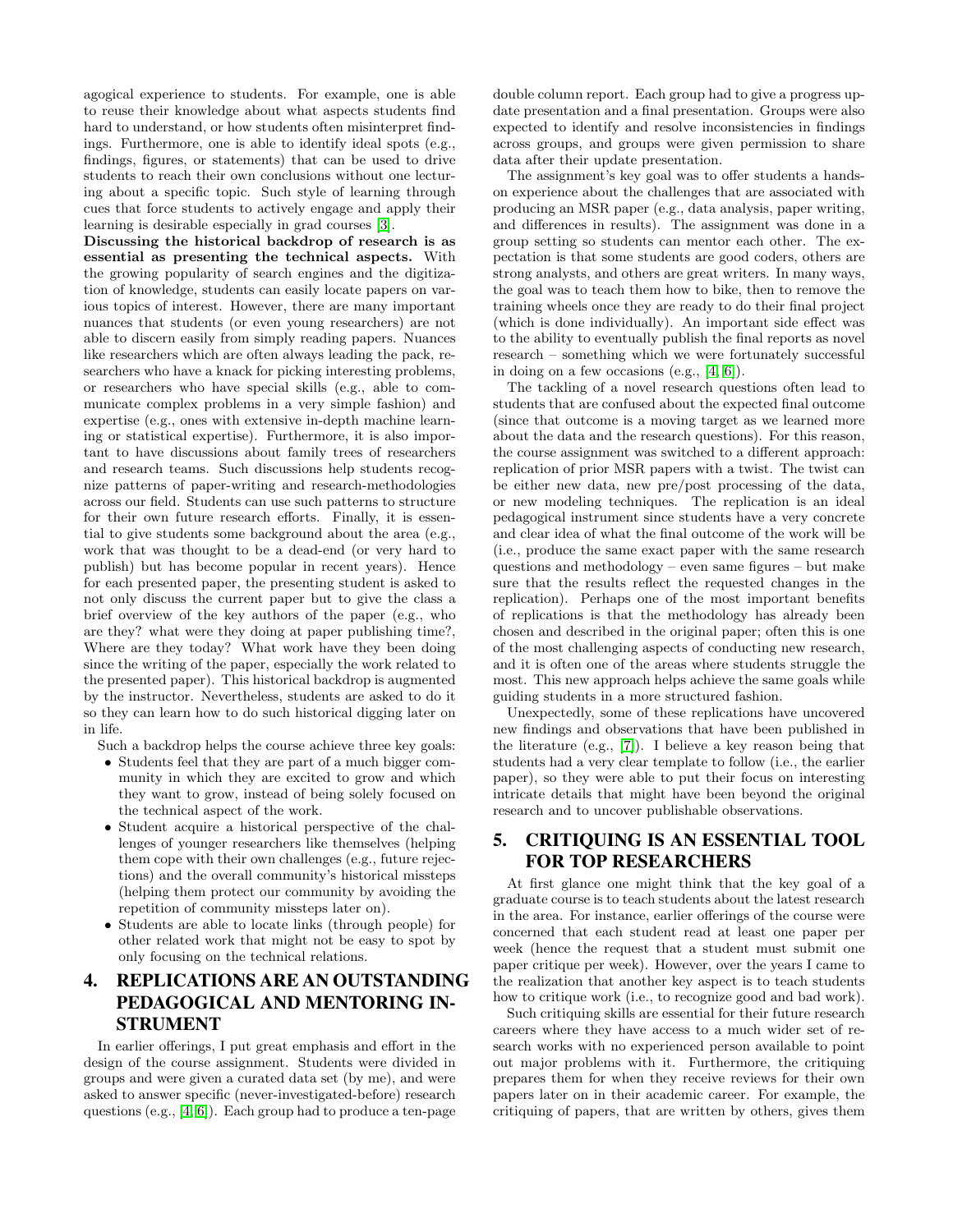an idea of how others might misinterpret their results, writings, or intentions. In recent years, I made critiquing as an essential skill that a student is expected to learn through my course. This is done through a variety of methods as I explain below.

The use of easychair to manage the critiquing process. In earlier offerings, students would privately submit their critique to me via email or some online course management software. Other students did not have access to the critique. Hence, it was not read by anyone other than me. The goal of the critique was to ensure that each student read at least one paper. Later on I used the critique to raise points that students might be too shy to raise themselves during the in-class discussions.

Recently I moved the whole critiquing process to easychair. In easychair, each presented paper is uploaded as a separate submission. Students are asked to bid for papers which they would like to review for each week. Then a paper assignment is generated (just like in a conference setting). By moving to easychair, each student is able to read the critiques of others. Hence they are able to learn from others (and anecdotally I have noticed quite a bit of improvement in critique quality as the term progresses, compared to the old private critiquing setup). Furthermore, the critiques can be discussed in an online setting well-before the class time (giving students a glimpse of the whole paper reviewing process very early in their careers and freeing time in the class for more deeper discussions). Finally, the student that is allocated to present each paper is responsible for summarizing and responding to the critiques of their peer reviewers.

There are interesting side benefits of using easychair to manage this process:

- Students receive notification of updates (e.g., new critiques, update critique, new comments) – so they are up-to-date about the concerns of their peers,
- easychair manages the access control extremely well since students cannot read the other critiques for their assigned paper until they submit their own first. Furthermore, students can read critiques for other papers that are being covered that week so they are already getting different points of view from their peers.
- Students are able to decide at the end of the term if any papers should be rejected (i.e., dropped) in future offerings (in a sense the whole course is formulated like a term-long Program Committee meeting).

I have also moved to using easychair for assignment and project submissions (the submission are treated as reviews for a phantom assignment or project paper). The use of easychair for such submissions again helps students in being aware of the work of their peers in a more active and automated fashion.

A bigger focus on best practices for critiquing and the importance of active critiquing. In earlier offerings, the critiquing process was quite ad hoc and passive in nature. Students were not given much guidance on how to go about producing a good (e.g., critical yet constructive and respectful) critique. Nowadays, the course puts a stronger emphasis on critiquing by spending more time on discussing a) what is the ideal structure of a research paper, and b) what are the common building blocks of an MSR study. It is interesting to note that these two aforementioned points are examples that highlight the importance of having such a discussion in an area-focused course instead of relegating such a discussion to a general research methods course (since these discussions vary considerably across communities). For example, I formulated a set of anti-patterns for critiquing. Some notable examples are listed below:

- Obvious results: Students are asked to rethink the validity of such a critique had they not read the paper (since quite often things look quite obvious once an elegant and simple solution has been proposed).
- $N+1$  systems: Students are asked to think deeper about the goal of our field – Are we in search for a unifying theory that unifies knowledge across the whole field (and hence a considerable amount of systems must be studied for each paper)? Or are we more case study focused and are concerned about showing that the work can help at least a few systems (that are possibly impacting the lives of many)?
- *Industry vs. open source:* A classic critique is to complain that the studied projects are open source ones or industrial ones. Students are asked to go beyond the specific projects and to think about the overall impact of the results and on the availability/rarity of the studied data.
- Not novel (e.g., Replication studies): This is rarely raised once students are halfway through their assignment.
- Un-addressable critiques: Students are asked to combine their critique with a realistic way to address it.

Furthermore, students are reminded throughout the course about being respectful and mindful of others. That at the end of the day there is a person (or set of persons) that are behind the work and who have worked hard to make it happen. Hence students are always reminded to reread their critique and think of how they would have felt about it, if it were for their own work. For this reason, I rarely cover papers by my group in the course so students are more comfortable with their critiquing. Finally, I always aim to have one paper in the term that has major flaws in it so the students can learn to judge each work on its own merits and to exercise such critiquing skills without being influenced by the fact that a piece of work is already published.

#### 6. CONCLUSION

This paper presents a set of guidelines and lessons learned about the design of an MSR graduate course. The paper departs from the traditional advice of designing such courses by highlighting the fact that the technical content is rarely the main concerns of the course. Instead other more important concerns (such as mentorship and critiquing) play a much wider role in producing a graduate course that has a long lasting impact on the students. As an experience report, the paper is subjective in nature and its main goal is to push such a discussion about MSR grad course design to the forefront of our community. Such a discussion is essential for the long term success and health of the rapidly growing MSR community.

## 7. ACKNOWLEDGEMENTS

I am grateful for the students who participated in my course over the years. Their willingness to openly critique the course and provide constructive feedback has played a big role in shaping the course and many of views in this paper. I would like to thank the easychair team for permitting our use case of their paper reviewing system, and the msr reviewers.